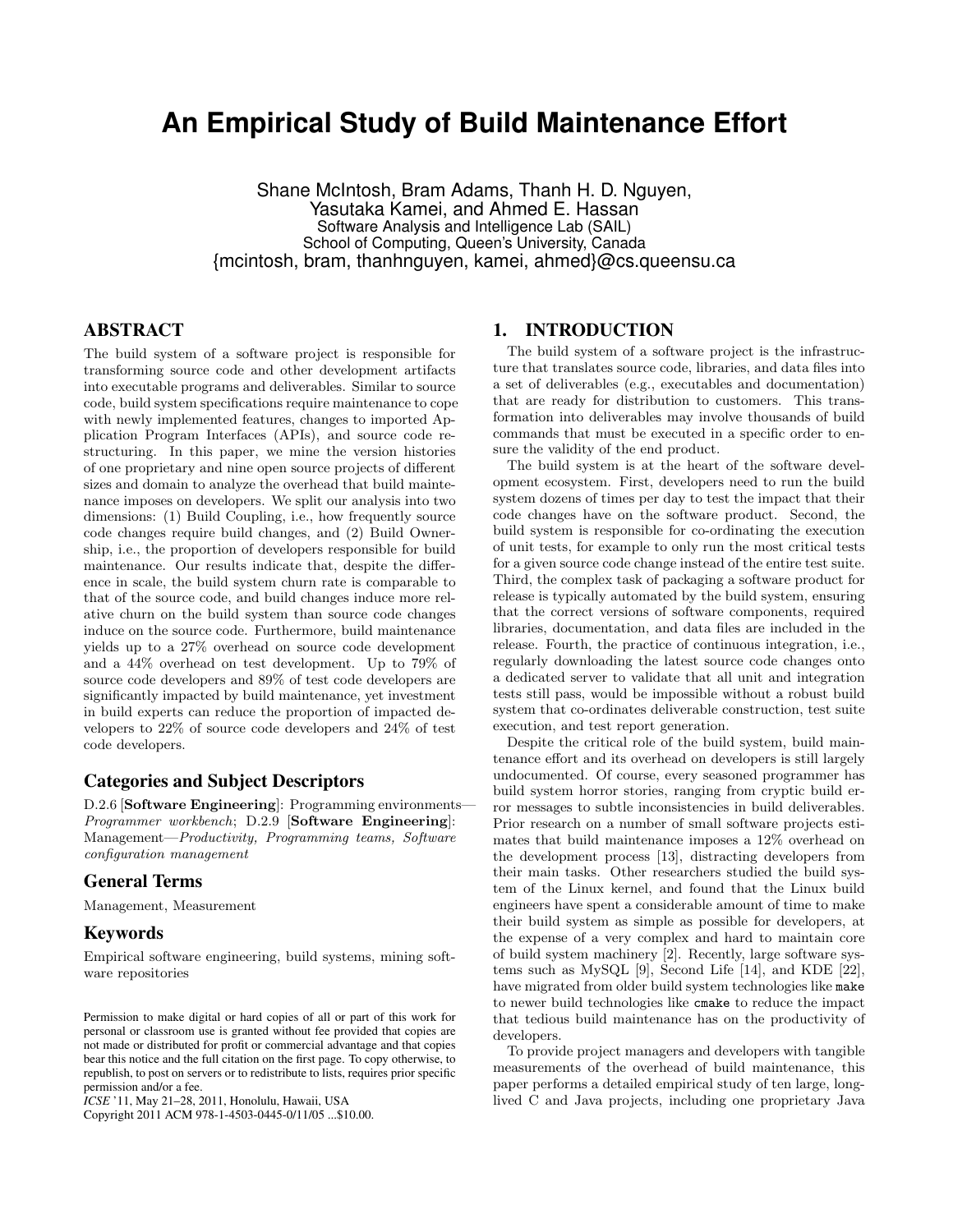system. We study the logical coupling [8] between source code and build system changes across individual revisions as well as across groups of revisions that resolve a work item (e.g., an enhancement or a bug fix). We find that: (1) the build system accounts for a relatively small proportion of the files in a project (9% median), yet has a comparable churn rate to the source code, suggesting that build systems are continually evolving and are likely to have defects [20], and (2) up to 27% of the work items involving production code changes (i.e., changes to system functionality), and 44% of the work items involving test code changes (i.e., changes to the automated tests and the test automation framework) require build maintenance.

The take-home message of this paper is that managers for C projects should explicitly account for up to 27% of the work items involving production code changes to require build maintenance. Managers for Java projects can expect that 4–16% of the work items involving production code changes to require build maintenance. The analyzed projects adopt one of two build ownership styles to cope with build maintenance: (1) most build changes are performed by a small team of build experts, or (2) build changes are dispersed amongst the development team.

The main contributions of this paper are empirical studies in ten large, long-lived software systems to analyze:

- 1. The size and churn rate of the build system.
- 2. The coupling between production and test code with the build system at the revision and work item levels.
- 3. Build ownership distribution across developers.

Paper Organization – Section 2 motivates our study of build maintenance, followed by a preliminary analysis of build maintenance in Section 3. Section 4 studies the logical coupling of production and test code changes with build changes, while Section 5 studies how projects distribute the build maintenance work. The threats to the validity of our work are presented in Section 6. Section 7 surveys related work. Finally, Section 8 presents the conclusions.

#### 2. THE CRITICAL ROLE OF THE BUILD

The build system plays an important role in software development, since most stakeholders in the software development process interact with it [24].

First off, developers use a build system on a daily basis to test a software system after adding a new feature or fixing a bug. To minimize the time spent waiting while the build executes, build systems typically provide incremental build modes. Still, the interaction between build systems and developers is a major source of frustration. To illustrate this frustration, we analyzed the bug repositories of Mozilla, ArgoUML, and Eclipse. For example, Mozilla defect 351377 [17] describes a case where one Mozilla developer had removed an obsolete part of the build code and tested his changes locally without any issue. However, when another developer merged the build changes with his working copy, he could no longer run the build because of subtle differences between his build environment and the first developer's one. The second developer (and conceivably many others) could no longer build or test changes locally until this build issue was resolved.

A second important interaction of the build system is with the Continuous Integration (CI) server [26]. This server regularly downloads the latest source code changes to run all automated unit and integration tests, with the aim of identifying defects in new source code as soon as possible. To accomplish this, CI servers execute project builds that first construct the deliverables, then run the automated tests, and finally generate extensive test reports. Again, many problems can appear during this interaction with the build system. For example, build number 175 on the ArgoUML CI server failed to complete [23]. Developer time and effort was then invested to determine which change was responsible for the build failure, and what corrective action was needed. It took the developers two days to determine the root cause of the build failure. This investigation diverted developer attention away from the core tasks of fixing bugs and adding new features.

A third important interaction of the build system is with software release management [7]. The build system is responsible for bundling software deliverables into an installable package. All necessary components of the product should be bundled together, i.e., the correct versions of required libraries, data files, product documentation, and constructed deliverables. Since the released package is the final product of software development, any build error propagates directly to the customer. For example, in Firefox 3.0, issue 417037 [29] prevented users in a networked environment from accessing web pages via the address and search bars, the core feature of any web browser. Users in this networked environment could not use the Firefox 3.0 product until the release of the first service pack, i.e., 3.0.1, four months later. It turned out that a change to the Firefox build system caused executables to link against an incorrect version of the SQLite library, leading to inconsistencies in the Firefox 3.0 package.

Since build systems play a critical role in software development, build systems are typically hard to debug and understand [3, 30], and build system problems can have a major impact, even on the end user, it is important to understand how build systems are maintained in practice. Similar to Kumfert et al. [13], we assume that build maintenance is not accounted for in a project's budget (it is a hidden cost), hence we consider any development activity requiring build changes as overhead on development progress. Empirically measuring this overhead is the goal of this paper.

## 3. PRELIMINARY ANALYSIS

In prior work, we showed that build systems evolve in size and complexity, and that there is a correlation between the size and complexity of the source and build files [2, 16]. However, this prior analysis was performed on releases, not on revisions in code repositories, and we did not distinguish between test and production code. Hence, although we showed a correlation, it is not certain that individual developer actions in between releases, such as adding a file or restructuring a method, are directly coupled to build changes.

To address this gap, we perform a revision-level analysis focused on the following three Preliminary Questions (PQs):

PQ1) How many files does a typical build system consist of? We want to study the size of a typical build system to better understand the magnitude of build maintenance.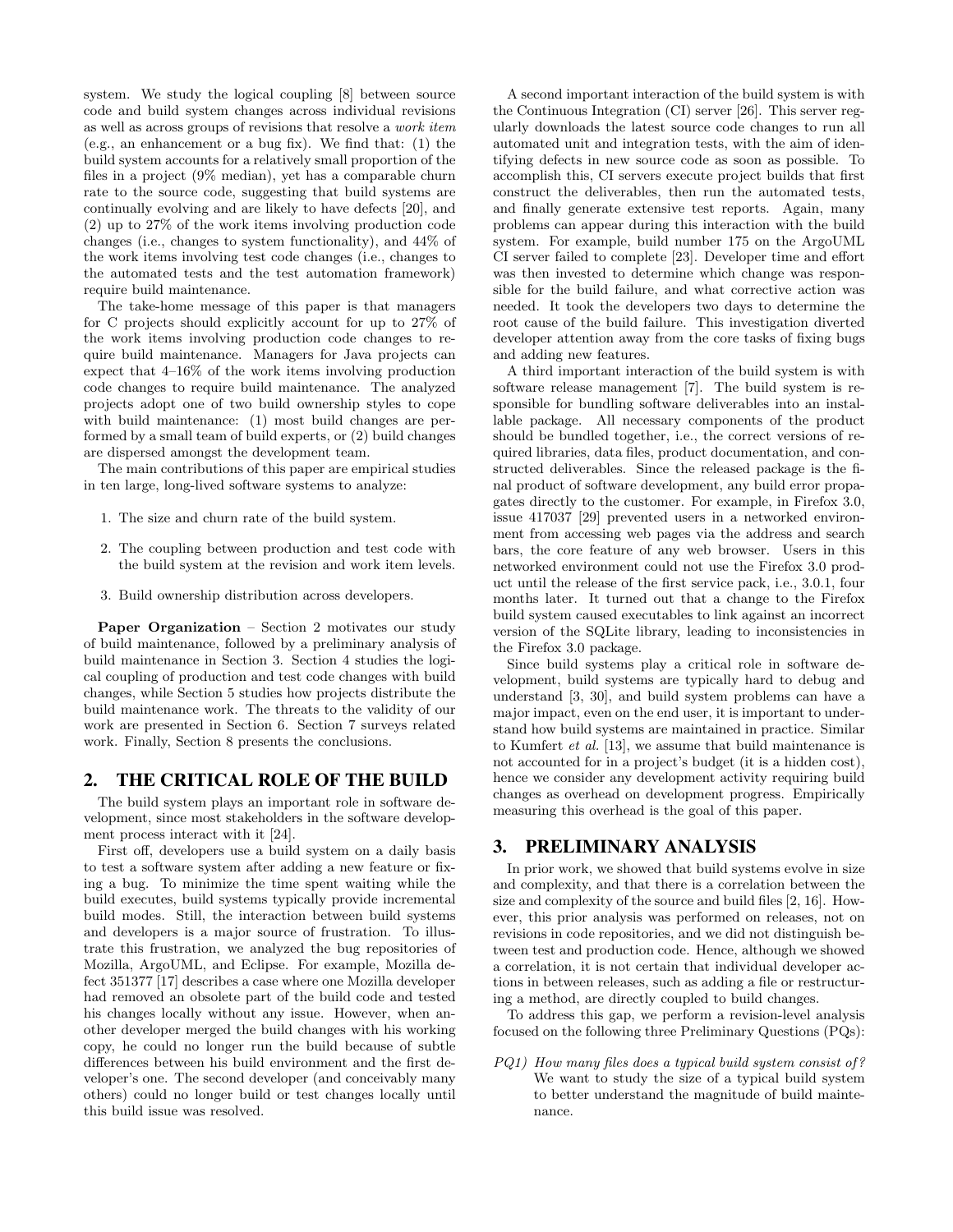Table 1: Listing of the studied projects. Asterisks (\*) denote previously used build technologies.

|                                                | Argolaty                            | Filograde                             | <b>11</b> pee                  |                                | $c^{C}$                     | $\ddot{G}^{\times}$                            | <b>Sinux</b>                                  | Molilla                                  |                                                  | Posterecoly                 |
|------------------------------------------------|-------------------------------------|---------------------------------------|--------------------------------|--------------------------------|-----------------------------|------------------------------------------------|-----------------------------------------------|------------------------------------------|--------------------------------------------------|-----------------------------|
| Timespan<br>Program lang<br>Build techs.       | $'98-'09$<br>Java<br>$Make*$<br>ANT | $'01-'07$<br>Java<br>$ANT^*$<br>Mayen | $'01-'10$<br>Java<br>PDE Build | $'07-'08$<br>Java<br>PDE Build | $'88-'05$<br>C<br>Autotools | $'05-'09$<br>$\mathcal{C}$<br>Make<br>Autoconf | $'05-'10$<br>$\mathcal{C}$<br>Make<br>KConfig | $'98-'10$<br>$\rm C$<br>Make<br>Autoconf | $'92-'09$<br>C<br>$Make*$<br>Autotools*<br>CMake | $'96-'09$<br>C<br>Autotools |
| $#$ Build Files<br>(BF)                        | 614                                 | 211                                   | 483                            | 5.967                          | 1,719                       | 43                                             | 3,726                                         | 10,709                                   | 652                                              | 771                         |
| $#$ Prod Files<br>$#$ Test Files<br>Total (TS) | 7,116<br>891<br>8,007               | 9,272<br>7,426<br>16,698              | 2,391<br>1,211<br>3,602        | 45,275<br>14.738<br>60,013     | 14,181<br>21,109<br>35,290  | 743<br>824<br>1,567                            | 42,912<br>340<br>43,252                       | 43,952<br>30,835<br>74,787               | 659<br>791<br>1,450                              | 2,683<br>1,377<br>4,060     |
| BF<br>$BF+TS$                                  | $7\%$                               | $1\%$                                 | 12%                            | 10%                            | 5%                          | 3%                                             | 8%                                            | 12%                                      | 31%                                              | 16%                         |

| Table 2: File type classification examples. |  |
|---------------------------------------------|--|
|---------------------------------------------|--|

| <b>Build</b>              | Production           | Test                   |
|---------------------------|----------------------|------------------------|
| Build code                | Production code      | Unit tests             |
| $(Makefile*, configure*)$ | $(*c*, *h*, **iava)$ | $(*c*,*, h*, *, iava)$ |

PQ2) How much does a typical build system churn? Churn measures the rate of change in source code. Prior studies have found that frequently changing source code, i.e., code with high churn, has a higher defect density [20] and causes more post-release defects [21]. We want to measure churn in the build system to gain insight into how susceptible the build system is to defects.

PQ3) How large are typical build system changes? There is no prior work that quantifies the size of typical build system changes. Large changes imply that considerable effort is put into build maintenance.

## 3.1 Studied Projects

To combat potential bias in our results, we conduct a large scale study of projects of different sizes and domain, implemented with different programming languages and build technologies, prescribing to proprietary and open source processes. Table 1 gives an overview of the studied projects.

ArgoUML is a computer-aided software engineering tool for producing Unified Modelling Language (UML) diagrams. Hibernate is an object-to-relational mapping framework for Java programs, of which we examined the "core" subproject. Eclipse is an open source Integrated Development Environment (IDE), of which we studied the "core" subsystem. Jazz $^{TM1}$  is a proprietary next-generation IDE developed by IBM. The GNU Compiler Collection (GCC) is a popular source code compiler with front-ends for many programming languages. Git is a Distributed Version Control System (DVCS). Linux is an operating system kernel. Mozilla is a suite of internet tools, including (amongst others) the Firefox web browser. PLPlot is a plotting library with bindings for many popular programming languages. PostgreSQL is an object-relational database system.

#### 3.2 Approach

Figure 1 shows an overview of our approach.

Data preprocessing – After downloading the VCS repositories of the ten studied projects, we extract the list of all revisions that have been committed by developers throughout the analyzed timespan, as well as the list of all files that ever existed. We wrote a dedicated shell script for this extraction.

File type classification  $-$  We classify each unique file that ever existed in the analyzed timespan as either build, production, or test code. Those files that do not fit in any category are marked as "other". Table 2 provides example classifications for some types of files. To facilitate future studies, we have put the resulting classifications online [1].

The classification process was semi-automated. Most files could be classified using file type naming conventions, e.g., Makefiles were marked as build files. However, patterns such as ".java" and ".xml" were ambiguous, since some .java files are production code while others are test code. After initial filtering of unambiguous file types, the remaining files had to be classified manually. For example, of the 49,364 files in Linux, approximately 40,000 could be classified automatically. The remaining 9,000 or so files had to be tagged manually based on our inspection of the files and prior experience with build systems [2, 3, 16].

The GCC, Git, Mozilla, PLplot, and PostgreSQL projects make use of the GNU Autotools and CMake build abstraction languages. These languages allow developers to implement build logic for many different platforms using an abstract representation of the build process. A build code generator produces the necessary platform-specific build code at build-time. For these case studies, we focus our analysis on revisions to the GNU Autotools and CMake abstraction files, not to the generated Makefiles and configure scripts, since the generated files are rarely recorded in the VCS. In the rare cases that generated files are (accidentally) recorded in the VCS, they introduce noise in our data. This noise turns out to be limited in practice.

Work item aggregation  $-$  By examining the messages of each revision, we were able to group revisions according to the Issue Tracking System (ITS) work item ID that they collectively resolve. Work item aggregation is performed to provide a coarser granularity of analysis representing a single unit of development work instead of single revisions.

 $Item/Revision$  classification – Equipped with the list of classified files, the VCS revisions and work items can be classified. Unlike the file type classification, a revision or work item can fit into many categories. For example, if a re-

<sup>&</sup>lt;sup>1</sup>http://www.jazz.net. IBM and Jazz are trademarks of IBM Corporation in the US, other countries, or both.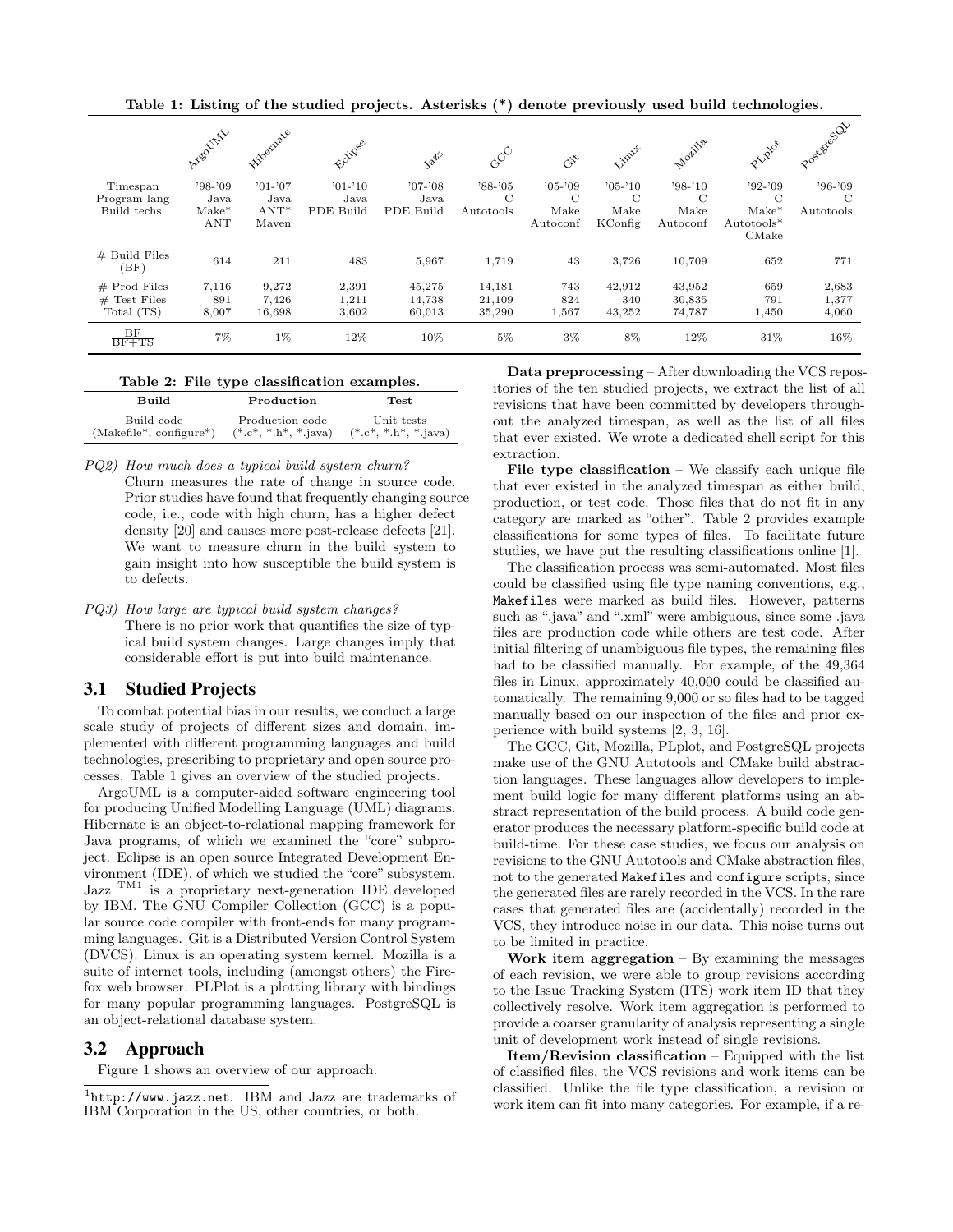

Figure 1: Overview of our approach to study build maintenance effort.

vision or work item modifies both build and production files, it is marked as both a build and production code modifying revision or work item.

## PQ1 – The build system accounts for 9% of the maintained files

Table 1 shows that the build system accounts for 1-31% of all maintained files that ever existed in the analyzed timespan, with a median of 9%. These low values indicate that in most cases (PLplot being the exception), the build system is dwarfed by the other development artifacts.

Hibernate-core (1%) and PLplot (31%) are anomalies. Being entirely composed of a single library, the Hibernate-core project has little build code (211 files), which explains the low 1%. On the other hand, the PLplot project has the most inflated build file percentage (31%). While the PLplot project is rather small, it provides bindings to many programming languages. Each binding has its own build component, increasing the build system size. The problem is compounded by two build technology migrations that PLPlot has undergone. The migrations reimplemented build code from make into GNU Autotools, and later from GNU Autotools into CMake.

#### PQ2 – Normalized churn rates of build and source code files are comparable

To study the churn rate in the build system, we compare it against that of the source code. To account for the discrepancy in size between source and build files (PQ1), we measure the churn rate in the source code and build system using normalized churn. First, we count the number of source files and the number of build files that were changed in each month-long development period. Then, we divide each count by the total number of source files or the total number of build files that existed in that period. We repeat this process for each month. We chose a month-long period rather than shorter periods, such as a day or a week, because the latter two are typically too short for a significant amount of development to occur.

Figure 2 plots the distribution of the monthly normalized churn using a beanplot. Beanplots are boxplots in which the vertical curves summarize and compare the distributions of different data sets [10], which in our case correspond to the normalized churn of build and source code in month-long development periods. The horizontal black lines indicate the median of the normalized change for each project's source (black) and build files (grey).

In most of the studied projects, the median of the monthly normalized change for the source and build files are relatively close to each other, only differing by at most 7% (GCC). Hibernate-core is the only project with a median value of the normalized churn for the build files greater than that of the source files. The Hibernate-core project had only 1-7 build files during the first 12 months of development, and easily reached 100% normalized churn, skewing the median.

The comparable churn in the source and build files is concerning, since prior research on source code has shown that frequently churning modules contain more defects than slowly changing ones [20]. Build maintainers must be very diligent to ensure that the build system does not become defect-prone, since a defect-ridden build system may: (1) slow development progress due to suboptimal build routines [18], and (2) fail to produce correct deliverables, grinding development progress to a halt [11, 23].

## PQ3 – Build changes induce more relative churn than source code changes do

Table 3 shows the median of the number of Lines added and deleted Per Revision (LPR) in nine of the studied projects. Jazz data was unavailable for analysis because we do not have access to the actual source code. We also normalize the median LPR by the number of build and source files respectively, yielding the Lines added and deleted per Revision and File (LPRF). Since the LPRF values are quite small, we report them as a percentage, i.e., multiply by 100.

Most source code changes add 8–17 lines and delete 4–9 lines (median). The corresponding numbers for build changes are 2–6 lines and 1–5 lines. Thus, the size of a typical build change is about  $1/4-1/2$  of the size of a typical source change. However, the LPRF values show that build changes induce more relative churn on the build system than source code changes induce on the source code. PLplot presents the only exception, since the LPRF for added lines is smaller for the build system than for the source code. This is due to the inflated size of the PLplot build system, since it endured two build technology migrations (see PQ1).

#### 3.3 Discussion

We find that the build system is relatively small in size, being composed of 9% (median) of the files in the studied projects (PQ1). However, it churns frequently, at rates similar to the source code, suggesting that an overhead is imposed upon developers (PQ2). Build maintenance changes typically add 2–6 and delete 1–5 lines, and generate more relative churn for the build system than the source code changes generate for the source code (PQ3).

To analyze whether these revision-level build changes are burdensome on developers, we now investigate how tightly coupled developer changes to production and test code are to build changes. We focus our study of build maintenance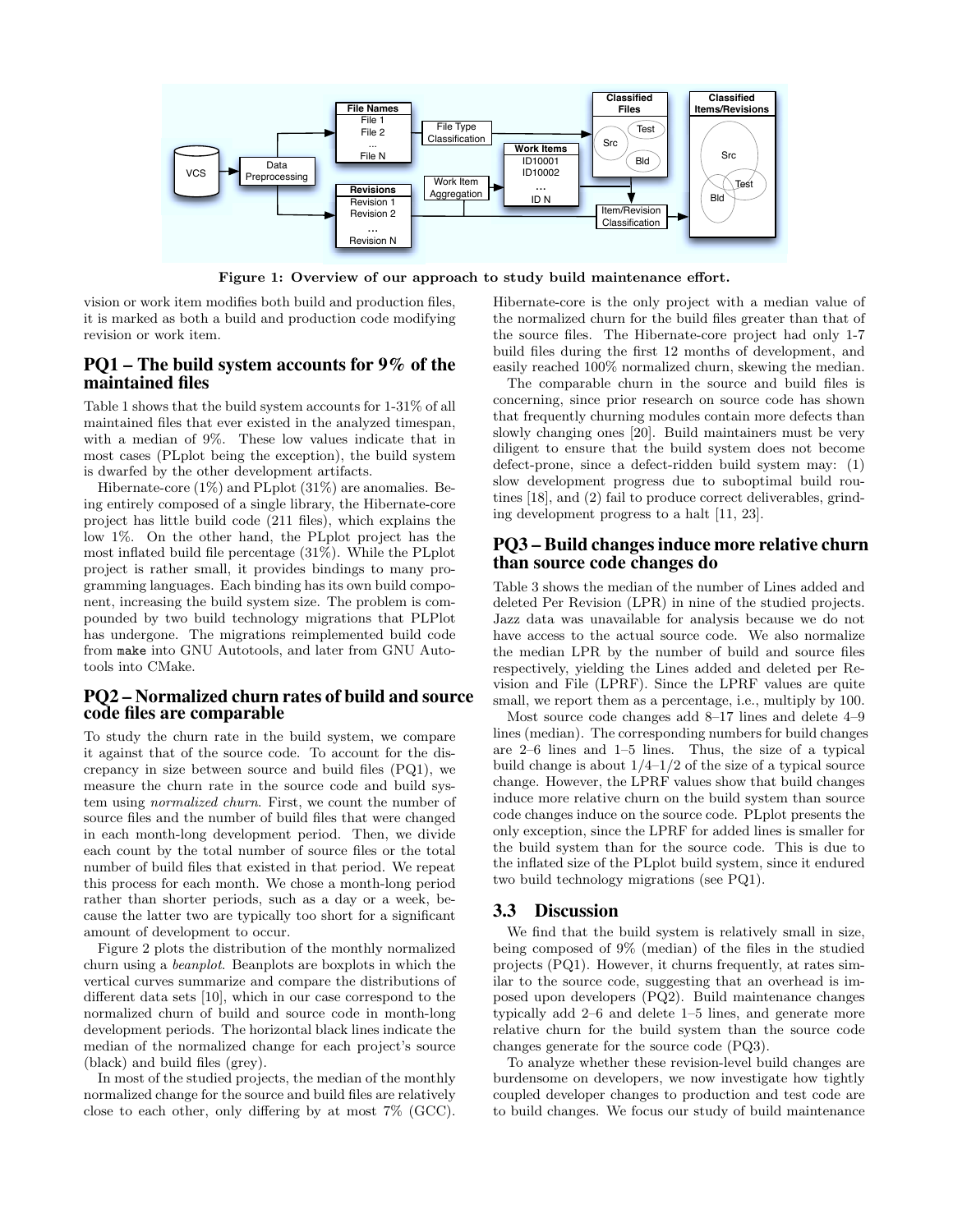

Figure 2: Distribution of monthly churn in source (black) and build (grey) files.

Table 3: Median LPR  $(\#)$  and LPRF  $(\%)$  for all projects except Jazz.

|      |                    | N'eo Unh   |                                     | <b>illerity</b> |           |            |           |           |            |           |                        |                        |                                     |            |           |            |      | Postage CDV |            |
|------|--------------------|------------|-------------------------------------|-----------------|-----------|------------|-----------|-----------|------------|-----------|------------------------|------------------------|-------------------------------------|------------|-----------|------------|------|-------------|------------|
|      |                    |            |                                     |                 |           |            |           |           |            |           |                        |                        |                                     |            |           |            |      |             |            |
| Bld  | <b>LPR</b><br>LPRF | 2<br>0.33  | $\mathcal{D}_{\mathcal{L}}$<br>0.33 | 1.90            | 2<br>0.95 | 3<br>0.62  | 2<br>0.41 | 6<br>0.35 | 5.<br>0.29 | 4.65      | 2.32                   | $\overline{2}$<br>0.05 | $\mathcal{D}_{\mathcal{L}}$<br>0.05 | 0.04       | 3<br>0.03 | 0.77       | 0.61 | 0.52        | 3<br>0.39  |
| Prod | LPR<br>LPRF        | 15<br>0.19 | 9<br>0.11                           | 17<br>0.10      | 9<br>0.05 | 10<br>0.28 | 5<br>0.14 | 8<br>0.02 | 5<br>0.01  | 8<br>0.51 | $\overline{4}$<br>0.26 | 9<br>0.02              | 6<br>0.01                           | 11<br>0.01 | 6<br>0.01 | 14<br>0.97 | 0.48 | 15<br>0.37  | -9<br>0.22 |

overhead on the following two Research Questions (RQs):

RQ1) How tight is the coupling between source code and build system? (Section 4)

> Kumfert et al. estimate that developers spend 12% of their time keeping the build system in sync with the source code, rather than fixing bugs and adding new features [13]. These results are mainly based on a survey asking developers about their overall build maintenance investment. We are interested in rigorously validating these findings with the actual changes developers make.

RQ2) How is build ownership distributed amongst developers? (Section 5) Since build files churn frequently, projects such as Linux [2] and Perl [30] designate members of the development team as build experts. To study the different ways in which projects allocate personnel to build maintenance, we want to see how many developers have to change the build.

## 4. BUILD COUPLING (RQ1)

In this section, we measure how tight the coupling is between the build files and production or test files.

#### 4.1 Approach

We adopt association rules to measure the relationships between production, test, and build files. An association rule is a statistical description of co-occurring elements in a dataset [4]. For example, Amazon.com recommends additional purchases to a customer by mining association rules from their database of prior customer purchases. In our case, we do not mine new association rules, but rather we evaluate the following specific associations:

Prod ⇒ Bld measures the implication that a production code change will be accompanied by a build change in the

#### Table 4: Association rule interest metrics.

| Metric                  | Calculation                                                |
|-------------------------|------------------------------------------------------------|
| Support(A)              | $# class A$ revisions<br>$#$ total revisions               |
| $Conf(A \Rightarrow B)$ | Support(A,B)<br>Support(A)                                 |
| $Conv(A \Rightarrow B)$ | $Support(A)\times Support(\neg B)$<br>$Support(A, \neg B)$ |

same revision or work item. Similarly, Test  $\Rightarrow$  Bld measures the implication that a test code change will be accompanied by a build change in the same revision or work item.

 $Bld \Rightarrow \text{Prod measures the implication that a build change}$ will be accompanied by a production code change in the same revision or work item. Intuitively, we expect this implication to be strong, since our prior work [16] showed that the majority of build maintenance is the result of production code changes. Hence, we expect that build changes should be grouped with the source code changes that initiated it. Similarly,  $Bld \Rightarrow Test$  measures the implication that a build change will require an accompanying test code change.

We evaluate the association rules above using the "interest" metrics in Table 4. Support $(X)$  is defined as the proportion of revisions or work items that contain X [4]. The coupling or confidence metric  $Conf(X \Rightarrow Y)$  measures the strength of the implication that a change to Y will occur within the same revision or work item as a change to X [4]. Gall *et al.* use an identical metric to measure logical coupling between source code files [8]. Note that confidence measures are asymmetrical, i.e.,  $Conf(X \Rightarrow Y) \neq Conf(Y \Rightarrow X)$ .

We use a  $\chi^2$  goodness-of-fit test [27] to validate the statistical significance of the coupling between changes to X and Y. If the  $\chi^2$  statistic is greater than 3.84 ( $\alpha = 0.05$ ), the relationship is statistically significant. Otherwise, the observed relationship is due to chance. We report the p-value of the  $\chi^2$  test, rather than the  $\chi^2$  statistic. The  $\chi^2$  statistic is symmetrical.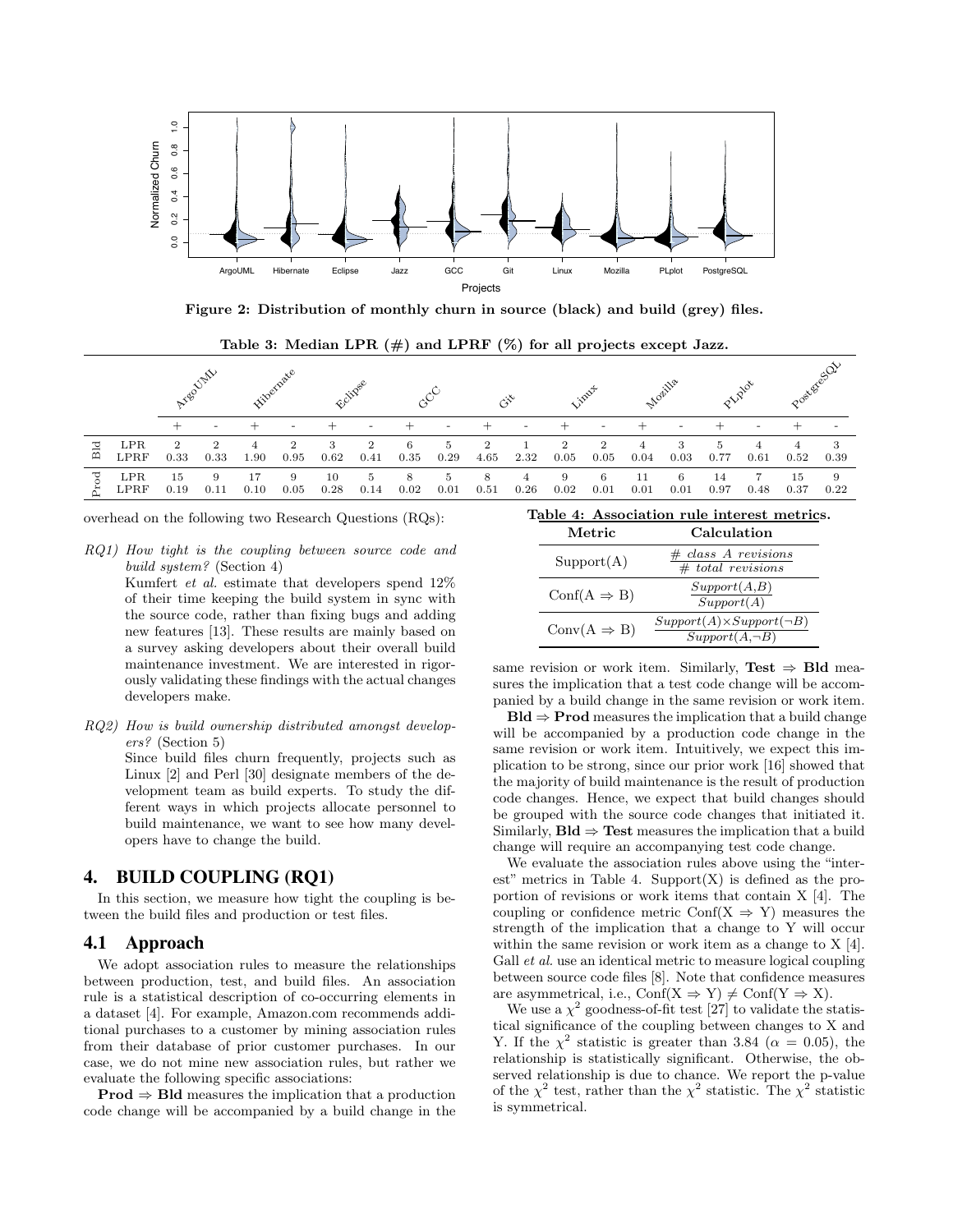|                    |                        | ArgoUML | Hibernate | Eclipse | Jazz        | GCC       | Git    | Linux  | Mozilla | PLplot | PostgreSQL |
|--------------------|------------------------|---------|-----------|---------|-------------|-----------|--------|--------|---------|--------|------------|
|                    | Prod                   | 0.62    | 0.62      | 0.68    | 0.69        | 0.56      | 0.61   | 0.87   | 0.70    | 0.39   | 0.55       |
|                    | Test                   | 0.06    | 0.32      | 0.23    | 0.18        | 0.13      | 0.11   | 0.01   | 0.08    | 0.19   | 0.10       |
| Support            | <b>Bld</b>             | 0.07    | 0.08      | 0.08    | 0.09        | 0.15      | 0.07   | 0.10   | 0.16    | 0.36   | 0.16       |
|                    | Prod, Bld              | 0.01    | 0.03      | 0.02    | 0.03        | 0.04      | 0.03   | 0.06   | 0.06    | 0.03   | 0.05       |
|                    | Test, Bld              | < 0.01  | 0.02      | 0.01    | 0.01        | 0.01      | < 0.01 | < 0.01 | 0.01    | 0.03   | 0.02       |
| Conf               | $Prod \Rightarrow Bld$ | 0.02    | 0.05      | 0.03    | 0.04        | 0.07      | 0.04   | 0.06   | 0.08    | 0.08   | 0.10       |
|                    | $Bld \Rightarrow Prod$ | 0.16    | 0.36      | 0.28    | 0.28        | 0.27      | 0.41   | 0.56   | 0.35    | 0.09   | 0.34       |
|                    | Test $\Rightarrow$ Bld | 0.05    | 0.05      | 0.03    | 0.07        | 0.07      | 0.04   | 0.13   | 0.16    | 0.17   | 0.19       |
|                    | $Bld \Rightarrow Test$ | 0.04    | 0.20      | 0.09    | 0.13        | 0.06      | 0.07   | 0.01   | 0.08    | 0.09   | 0.11       |
|                    | $Prod \Rightarrow Bld$ | 0.95    | 0.96      | 0.95    | 0.94        | 0.92      | 0.98   | 0.96   | 0.91    | 0.69   | 0.93       |
| Conv               | $Bld \Rightarrow Prod$ | 0.45    | 0.59      | 0.44    | 0.43        | 0.60      | 0.66   | 0.30   | 0.46    | 0.67   | 0.68       |
|                    | Test $\Rightarrow$ Bld | 0.98    | 0.97      | 0.95    | 0.97        | 0.91      | 0.97   | 1.04   | 1.00    | 0.77   | 1.03       |
|                    | $Bld \Rightarrow Test$ | 1.02    | 0.91      | 1.34    | 0.94        | 0.96      | 0.96   | 1.01   | 1.02    | 0.97   | 1.05       |
|                    | Prod, Bld              | < 0.01  | ${<}0.01$ | < 0.01  | ${}_{0.01}$ | < 0.01    | < 0.01 | < 0.01 | < 0.01  | < 0.01 | < 0.01     |
| $\chi^2$ (p-value) | Test, Bld              | 0.06    | < 0.01    | < 0.01  | < 0.01      | ${<}0.01$ | < 0.01 | < 0.01 | 0.93    | < 0.01 | < 0.01     |
|                    |                        |         |           |         |             |           |        |        |         |        |            |

Table 5: Revision-level interest metric values for production, test, and build code.



Figure 3: An example scenario.

Finally, the conviction metric  $Conv(X \Rightarrow Y)$  measures the departure of Conf(X  $\Rightarrow$  Y) from independence [6]. Conviction values less than one indicate that X is negatively correlated with Y, i.e.,  $\text{Conf}(X \Rightarrow \neg Y) > \text{Conf}(X \Rightarrow Y)$  [12]. Conviction values greater than one indicate that X is positively correlated with Y, i.e.,  $\text{Conf}(X \Rightarrow Y) > \text{Conf}(X \Rightarrow \neg$ Y). Throughout this study, we use conviction to evaluate whether the statistically significant logical coupling relationships between X and Y (indicated by  $\chi^2$ ) are positively or negatively correlated.

We use the example in Figure 3 to illustrate the confidence and conviction metrics. A series of five revisions appear on the Time axis and a series of four files (two production and two build files) appear on the Y-axis. Of the four production file revisions, two have build file changes as well (R3 and R4), thus the Conf(Prod  $\Rightarrow$  Bld) is 0.5. The Conf(Bld  $\Rightarrow$ Prod) is 0.67, since two of the three build revisions have a production file change. We cannot calculate the  $\chi^2$  value for this example, since the test was intended for a larger sample size. However, suppose that the p-value for the productionbuild relationship is smaller than 0.05. This would indicate that the low coupling and conviction of  $Prod \Rightarrow Bld$  would be statistically significant, i.e., not just an artifact of noise. The Conv(Prod  $\Rightarrow$  Bld) of 0.8 (based on a more complex calculation) indicates that Prod  $\Rightarrow \neg$  Bld is a stronger rule than Prod ⇒ Bld, i.e., production code changes are typically not accompanied by build changes.

#### 4.2 Revision-level Results

In this section, we measure the revision-level coupling between build and production or test files.

Low revision-level coupling from the production or test code to the build system: The  $\chi^2$  statistic in Table 5 shows that the coupling values from production to build files are statistically significant. However, the confidence values in Table 5 indicate that the coupling from production to build files ranges between 2-10%, i.e., no project reaches Kumfert et al.'s estimate of 12% [13]. The median value of our study is 5.5%, less than half of the 12% estimate.

The reason for the low coupling is that a revision rarely includes both production and build file changes, as indicated by the low Support(Prod, Bld) values. The low Conv(Prod  $\Rightarrow$  Bld) values indicate that Prod  $\Rightarrow \neg$  Bld is a stronger rule than Prod  $\Rightarrow$  Bld. Especially in PLplot, the Conv(Prod  $\Rightarrow$ Bld) and  $Conv(Test \Rightarrow Bld)$  values indicate that production and test revisions are more likely not to include build file changes than vice versa. This is because of the two migration efforts that generated many build-only changes in PLplot.

There is low revision-level coupling from production and test code to the build system.

Low revision-level coupling from the build system to the production or test code: The statistically significant confidence values in Table 5 indicate that the build system is coupled more to the source code than vice versa. Yet, the Conv(Bld  $\Rightarrow$  Prod) values are all much less than 1 (0.43– 0.68), indicating that it is still not likely that build revisions contain changes to the source code. This finding is counterintuitive, since we would expect that most build changes would be accompanied by production code changes [16].

In PLplot, the confidence values are low due to one slow migration period, where a new build system was implemented while the existing build system was slowly phased out. Many of the build migration changes were committed in revisions that were not related to any source code, which affects the confidence values.

While the coupling from the build system to the production and test code is higher than in the other direction, it is still rather low.

## 4.3 Work Item Results

The confidence values that we have observed at the revision level suggest that there is less coupling between the production or test files and the build system than we had anticipated based on Kumfert et al.'s estimation [13]. However, our results agree with an earlier study of KDE that found that build revisions are often dominated by the build and do not co-change with other entities [28].

We conjecture that the low observed coupling is due to de-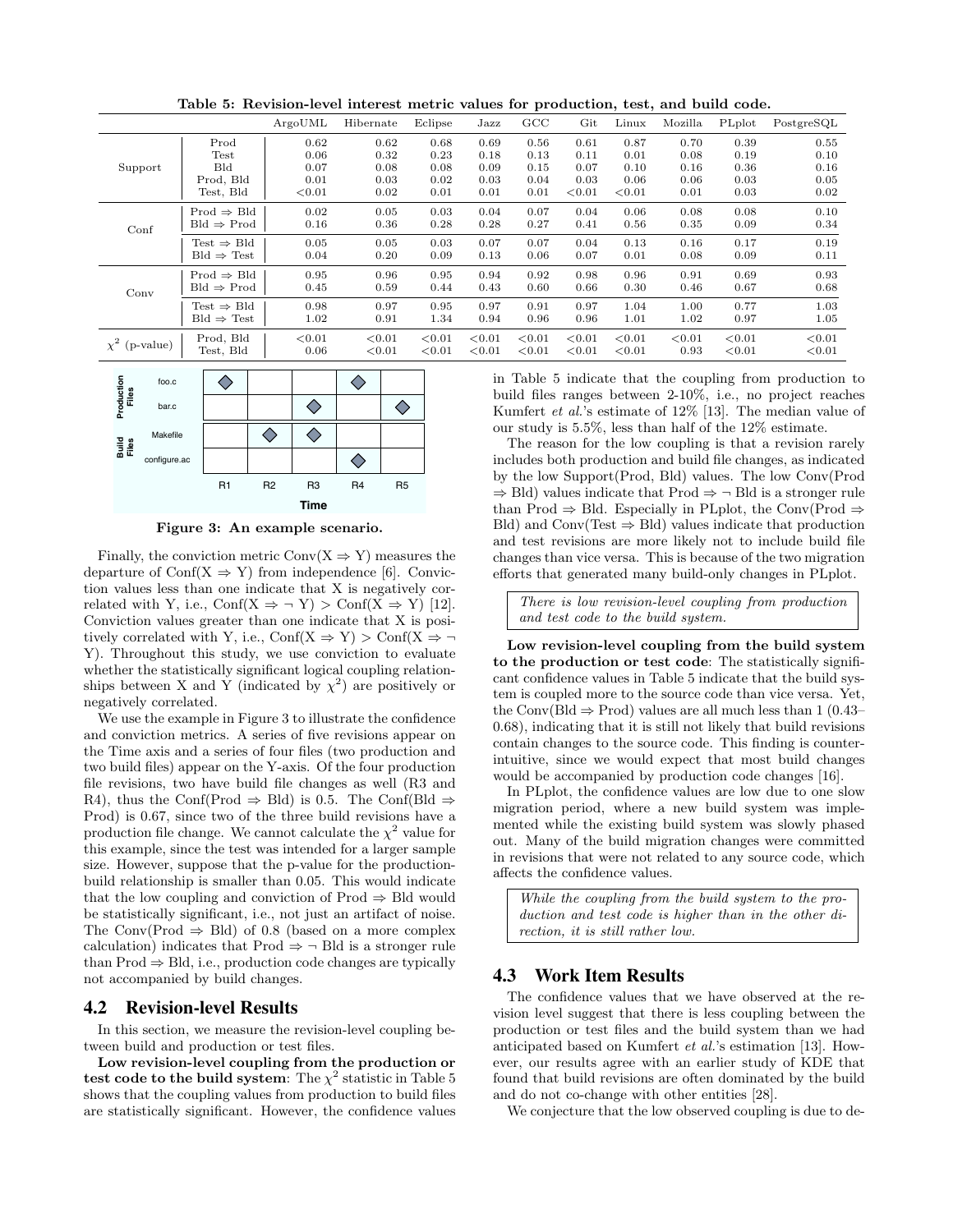Table 6: Overview of work item data.

|                        | Eclipse | Jazz   | Mozilla |
|------------------------|---------|--------|---------|
| Revisions              | 6.391   | 36,557 | 210,400 |
| Revs with Work Items   | 4.092   | 22.485 | 79,242  |
| % Revs with Work Items | 64\%    | $62\%$ | -38%    |
| Work Items             | 2.452   | 11.611 | 55,199  |

Table 7: Work item interest metrics.

|                    |                               | Eclipse | Jazz      | Mozilla                  |
|--------------------|-------------------------------|---------|-----------|--------------------------|
|                    | Prod                          | 0.87    | 0.85      | 0.83                     |
|                    | Test                          | 0.31    | 0.24      | 0.17                     |
| Support            | Bld                           | 0.17    | 0.05      | 0.26                     |
|                    | Prod, Bld                     | 0.14    | 0.04      | 0.22                     |
|                    | Test, Bld                     | 0.06    | 0.02      | 0.08                     |
|                    | $Prod \Rightarrow Bld$        | 0.16    | 0.04      | 0.27                     |
| Conf               | $Bld \Rightarrow \text{Prod}$ | 0.82    | 0.72      | 0.86                     |
|                    | Test $\Rightarrow$ Bld        | 0.20    | 0.08      | 0.44                     |
|                    | $Bld \Rightarrow Test$        | 0.36    | 0.36      | 0.29                     |
|                    | $Prod \Rightarrow Bld$        | 0.99    | 0.99      | 1.01                     |
| Conv               | $Bld \Rightarrow \text{Prod}$ | 0.74    | 0.52      | 1.15                     |
|                    | Test $\Rightarrow$ Bld        | 1.03    | 1.03      | 1.31                     |
|                    | $Bld \Rightarrow Test$        | 1.07    | 1.19      | 1.16                     |
| $\chi^2$ (p-value) | Prod, Bld                     | 0.02    | ${<}0.01$ | ${<}0.01$                |
|                    | Test, Bld                     | 0.16    | ${<}0.01$ | $< \hspace{-0.07cm}0.01$ |

veloper commit behaviour. For example, while some developers commit related build and source code changes under one revision, others may commit build changes in separate revisions from source code changes, which introduces noise in the revision-level data. To address this, we should group all revisions that collectively resolve an ITS work item. By investigating the relationship between source and build files at the work item level, we aim to reduce the noise caused by inconsistent developer commit behaviour.

Our work item analysis is limited to the three projects in Table 6. The lack of availability of high quality work item linkage in VCS data is a known problem [5, 25]. With this in mind, a three project study is actually quite unique. Furthermore, Table 6 shows that a large portion of the VCS revisions of Eclipse-core (64%), Jazz (62%), and Mozilla (38%) could be linked to ITS work item IDs.

Production code work items are more tightly coupled to the build system in Mozilla than in the Eclipse**based projects:** The Conf(Prod  $\Rightarrow$  Bld) and Conf(Test  $\Rightarrow$ Bld) values in Table 7 show that there is considerable coupling from the production and test code to the build system in Mozilla (27% and 44%). These numbers indicate that production code and build system consistency requires considerable developer participation, i.e., roughly one in every four work items requires build maintenance.

However, in Eclipse-core, the coupling is reduced to 16% and in Jazz the observed coupling is a mere 4%. Eclipsecore and Jazz both leverage the automated Eclipse Plugin Development Environment (PDE) build technology. Each Eclipse subsystem contains a "build.properties" file, which lists the high-level build system configuration. The PDE build parses these property files to either: (1) generate ANT scripts to perform the build appropriately, or (2) use an

Table 8: Build ownership interest metrics.

|                    |                               | Jazz | Git  | Linux                    |
|--------------------|-------------------------------|------|------|--------------------------|
|                    | All                           | 156  | 795  | 6,502                    |
|                    | Prod                          | 0.81 | 0.85 | 0.97                     |
|                    | Test                          | 0.36 | 0.22 | 0.02                     |
| Support            | Bld                           | 0.73 | 0.22 | 0.26                     |
|                    | Prod, Bld                     | 0.63 | 0.19 | 0.24                     |
|                    | Test, Bld                     | 0.32 | 0.05 | 0.01                     |
|                    | $Prod \Rightarrow Bld$        | 0.79 | 0.22 | 0.25                     |
| Conf               | $Bld \Rightarrow \text{Prod}$ | 0.87 | 0.85 | 0.93                     |
|                    | Test $\Rightarrow$ Bld        | 0.89 | 0.24 | 0.58                     |
|                    | $Bld \Rightarrow Test$        | 0.44 | 0.23 | 0.06                     |
|                    | $Prod \Rightarrow Bld$        | 1.26 | 1.00 | 0.99                     |
| Conv               | $Bld \Rightarrow \text{Prod}$ | 1.46 | 0.98 | 0.48                     |
|                    | Test $\Rightarrow$ Bld        | 2.51 | 1.02 | 1.76                     |
|                    | $Bld \Rightarrow Test$        | 1.14 | 1.02 | 1.03                     |
|                    | Prod, Bld                     | 0.02 | 1.00 | ${<}0.01$                |
| $\chi^2$ (p-value) | Test, Bld                     | 0.01 | 0.95 | $< \hspace{-0.05cm}0.01$ |

appropriate Eclipse plugin to perform the compilation and packaging. Since the developer must only maintain the highlevel build.properties file (via the IDE), the daily build maintenance overhead is reduced.

The Mozilla Conv(Test  $\Rightarrow$  Bld) value indicates that the logical coupling between test and build code of 44% is very strong, while the Conv(Test  $\Rightarrow$  Bld) values for Eclipse-core and Jazz are weaker. Note that the test and build code p-value for Eclipse-core is not statistically significant ( $\alpha =$  $(0.5)$ .

We find that there is a substantial coupling between production and test code with the build system in the Mozilla project. We observe a 19% increase in Conf(Prod  $\Rightarrow$  Bld) and a 28% increase in Conf(Test  $\Rightarrow$  Bld) over the revisionlevel analysis. We observe similar increases in Eclipse-core of 13% and 17% respectively. There was little change in the observed coupling for Jazz. We conjecture that the differences between Mozilla and Eclipse-core/Jazz are due to programming and project management differences, but more elaborate studies are needed to validate this conjecture.

The maintenance of the build system impacts both production and test development in Mozilla. The Eclipse and Jazz build code is automatically generated and edited via the IDE, resulting in reduced build system maintenance and coupling to the source code.

## 5. BUILD OWNERSHIP (RQ2)

Our study of Build Coupling reveals that Mozilla developers will have to perform build changes for roughly one in every four work items they are tasked with. However, we did not consider build ownership, i.e., which developers actually make those changes to the build system. Prior work reports that projects like the Perl interpreter [30] and the Linux kernel [2] dedicate a team of experts to build maintenance tasks. In those cases, although build coupling seems high, the work is delegated to build experts, such that developers will rarely need to perform the build maintenance.

We study the relationship between production, test, and build developers by evaluating the associations between them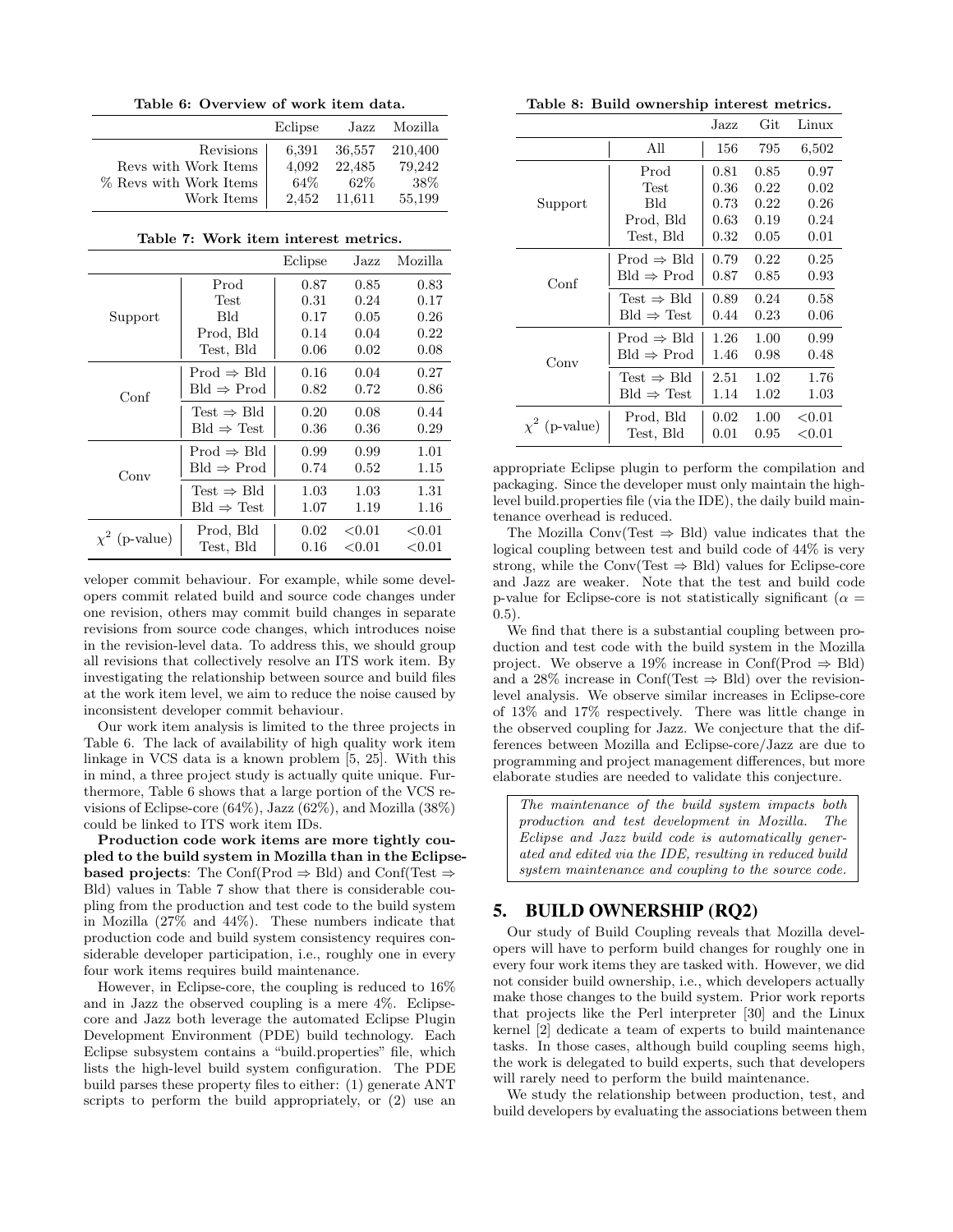Table 9: Number and percentage of developers responsible for 80% of the file changes to production, test, and build files.

| Jazz                                                                                                  | Git                             | Linux                            |
|-------------------------------------------------------------------------------------------------------|---------------------------------|----------------------------------|
| Prod   $41 (26\%)$<br>Test   $58 (37\%)$<br>Build $\Big  53 \overline{\smash{\big(34\% \big)}} \Big $ | 57 (7\%)<br>95 (12%)<br>44 (5%) | 523 (8%)<br>484 (7%)<br>365 (5%) |

with the Support, Confidence,  $\chi^2$ , and Conviction "interest" metrics introduced for RQ1.

## 5.1 Approach

We first need to label authors as build, test, or source code developers. An author may hold one or more labels. We assume that developers who produce at least one source code revision are source code developers, since source code development is the main focus of a development team. However, we only label authors as build developers if their personal source-build coupling is greater than or equal to the project's source-build coupling. Similarly, we only label authors as test developers if their personal source-test coupling is greater than or equal to the project's source-test coupling. We choose such a definition to identify those developers responsible for a significant portion of build system (and test) development, excluding accidental contributors.

Our study is limited to projects that record correct author names. A common practice in open source development is to restrict VCS write access to only the core developers [5]. Many authors send patches, i.e., files containing their changes, to the core developers for review. After engaging in a review process, the core developer will write the changes to the VCS. Only the Git, Linux, and Jazz projects retain the name of the original author of the patch (instead of the core developer), so our analysis is limited to these three projects.

#### 5.2 Results

We use Table 8 to illustrate two build ownership styles that projects adopt for maintaining the build system.

Concentrated and dispersed build ownership: We observe two styles of build ownership: (1) a concentrated style, where most of the build maintenance is performed by a small team of build engineers, and (2) a dispersed style where most developers contribute code to the build system. Style (1) was observed in the Linux and Git projects, while style (2) was observed in Jazz.

The Conf(Prod  $\Rightarrow$  Bld) values of Git (22%) and Linux (25%) in Table 8 show that the majority of source code contributors in these two projects do not have to change the build system frequently, although the  $\chi^2$  statistic indicates that the Git coupling is not statistically significant. In Jazz, the build system rarely changes, but the few changes that happen are made by most production and test developers. Jazz's Support(Bld) value in Table 7 indeed shows that only 5% of all work items require build changes, however, the Conf(Prod  $\Rightarrow$  Bld) values in Table 8 show that 79% of production code developers make a considerable number of changes to the build. In other words, although 79% of production code developers need to change the build, they do not need to do this often, i.e., the overhead of build maintenance on developers is limited.

Table 9 shows that to make 80% of all build changes,

a smaller proportion of developers are needed in Git (5%) and Linux  $(5\%)$  than in Jazz  $(34\%)$ . This indicates that build expertise is concentrated in the Git and Linux projects, whereas it is dispersed among developers in the Jazz project. Comparing the numbers to those of the production and test code, we see that the build consistently has the lowest proportion of developers that contribute 80% of the changes in the two open source projects (5%).

Since most of the build changes in Linux and Git are made by a core team of build experts, contributors are saved the hassle of build maintenance. In 2001, the Linux project in particular invested time and effort into reducing the impact that the build system had on contributors [2]. Our findings suggest that they were successful in concentrating build maintenance onto a core team of build experts.

While we do not have the data to speculate about which style performs best universally, one could conjecture that build ownership style (1) is more suitable for open source teams. Open source development depends on casual developer contributions. Casual developers will have a hard enough time learning the intricacies of foreign source code without having to struggle with the build system. Thus, offloading build maintenance onto a team of core engineers seems advisable. However, with limited resources, a build maintenance team can become a bottleneck for developers.

The studied projects adopt either a concentrated (Linux and Git), or dispersed (Jazz) build ownership style to cope with the build maintenance overhead.

Most test developers have to make build changes: The Conf(Test  $\Rightarrow$  Bld) values in Table 8 reveal that 89% of Jazz test developers, 58% of Linux test developers, and 24% of Git test developers make a considerable number of changes to the build code. This indicates that the build system maintenance is impacting most of the test developers in Jazz and Linux. The corresponding  $\chi^2$  and conviction values for Jazz and Linux show that these percentages are statistically significant and the rule is positively correlated. Project managers should keep this in mind when performing test development planning and budget estimations.

## 6. THREATS TO VALIDITY

Construct validity: Our mapping of revisions to work items is based on project-specific heuristics. In addition, developers may have omitted or mistyped the work item IDs in revision comments [5, 25].

Internal Validity: We conjecture that by measuring the interestingness of the associations between production, test, and build files, we have measured the degree to which these entities co-evolve. It is possible that the phenomena that we observe are purely coincidental. However, the reported  $\chi^2$  and conviction values at the work item level suggest that these relationships are more than coincidental.

We assume that developers commit all related changes under the same revision or work item. We observed cases where developers mistakenly committed an incomplete revision and followed up later with a correction in a new revision. Such missteps introduce noise in our revision data. To combat this, we analyze the data at the work item level.

External Validity: We have only studied a limited number of projects and as such, our results may not generalize to all projects. However, we studied a wide variety of projects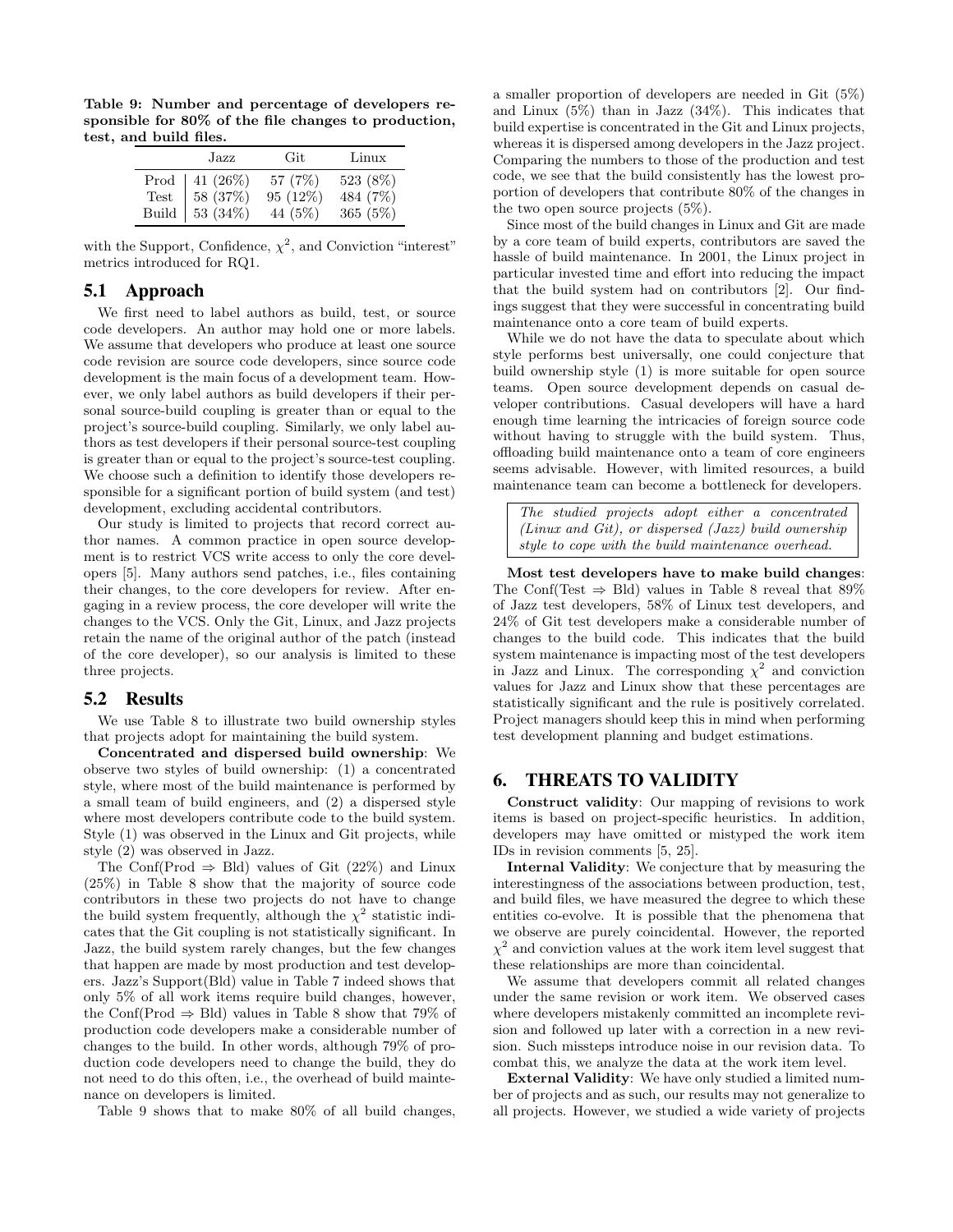of different sizes and domain, prescribing to both proprietary and open source processes.

Unfortunately, no Microsoft .NET systems were available for study. Many .NET applications use MSBuild [19], a build technology where targets and tasks are described using XML (similar to ANT [16]). Hence, we are inclined to believe that MSBuild and ANT scripts would evolve similarly, but have no data to support this. In future work, we plan to validate this inclination empirically.

Reliability Validity: The replicability of our case studies is threatened by the subjectivity of our file classification approach. Some files that were not automatically classified based on file extension had to be classified manually, and as such were subject to the authors' opinion. To classify files that may have fit in more than one category, the authors' best judgement was used based on our prior experience with build systems [2, 3, 16]. To facilitate future studies, we have put the resulting classifications online [1].

#### 7. RELATED WORK

In this section, we survey the related work in the fields of build system maintenance and logical coupling.

Kumfert et al. argue that the need to keep the build system in sync with the source code generates an implicit development overhead [13]. In Kumfert et al.'s survey, developers claim that 0-35.71% of their development time is spent maintaining the build system. Kumfert et al. validate one survey entry reporting a 20% overhead of the build by classifying each file as build- or source-related, and counting the number of revisions modifying each. We adopt a similar file classification and revision categorization approach, but use association rules and study to ten projects of varying size, implementation language, and domain. We also perform a work item analysis and study build ownership styles.

Robles et al. argue that software artifacts other than source code are often disregarded in software engineering research [28]. In a case study of KDE, they found that in revisions that contain build changes, build files are often the predominant file type, i.e., 50% or more of the files in the revision are build files, and many build revisions do not contain source code changes at all. Build files in KDE are tightly coupled to each other and weakly coupled to the source files. Similarly, in our study we found that there is low revision-level coupling from production and test code to the build system. However, when we lifted our analysis up to the work item level, we observed considerable coupling from production to build files and from test to build files.

In prior work, we studied the evolution of ANT build systems for four open source Java projects [16]. We found that both the complexity of the ANT scripts and the dynamic behaviour of the build system evolve. Furthermore, the build complexity co-evolves with the source code at the release level, complementing Adams et al.'s findings in the Linux kernel [2]. This paper measures the build maintenance overhead on the actual software development process.

Gall *et al.* study logical coupling between modules in product releases by measuring co-change between software modules [8]. We apply a similar technique, but rather than studying the coupling between modules, we study the logical coupling between production, test, and build files at the revision and work item level.

Zaidman et al. analyze the change history, growth history, and test quality evolution views of two open source systems to study the co-evolution of production and test code [31]. Our paper quantitatively studies the co-evolution of production code with the build system as well as the coupling of test code with the build system.

Lubsen et al. quantitatively study the co-evolution of production and test files by mining association rules from VCS revisions [15]. They group these rules into production and test code co-change classes and study the distribution of the rules. We adopt a similar approach, but rather than mining for low-level association rules, we extract support for specific association rules between production, test, and build files. We also find that work items (rather than revisions) are a more suitable level of granularity for identifying co-changing software entities.

## 8. CONCLUSIONS

This paper analyzes the coupling between the source code and build system changes in ten software projects, to measure the overhead of build maintenance on developers.

Our build coupling analysis shows that  $4\n-16\%$  of source code work items in the analyzed Java projects and 27% of source code work items in the analyzed C project require an accompanying build change. Furthermore, 8–20% of test code work items in the analyzed Java projects and 44% of test code work items in the analyzed C project require an accompanying build change. Project managers should explicitly account for build maintenance of this magnitude in their project plans and budgets. Furthermore, future coevolution studies should consider analysis at the work item level, as we feel it more accurately represents the unit of development work.

Our analysis also shows that the normalized churn rates of the build system and source code are comparable. Moreover, build changes induce more relative churn on the build system than source code changes induce on the source code, which means that the build system may be susceptible to defects [20, 21].

We observe that the analyzed projects have two build ownership styles for coping with churn in the build system: (1) a small team of build experts handle most of the maintenance, or (2) maintenance is dispersed amongst most developers. In the three studied projects, the actual overhead of build maintenance for individual developers is limited. In future work, we plan to investigate the advantages and disadvantages of these two (and other) build ownership styles.

The analysis presented in this paper is primarily quantitative. However, our analysis framework can be used by future build system studies to: (1) compare the maintenance overhead of build tools and guide build tool improvements, and (2) identify which build ownership style performs best.

#### References

- [1] Classified files. http://sailhome.cs.queensu. ca/~shane/Shane\_McIntosh/Publications\_files/ classified\_files.tar.bz2.
- [2] B. Adams, K. De Schutter, H. Tromp, and W. De Meuter. The evolution of the linux build system. Electronic Communications of the ECEASST, 8, 2008.
- [3] B. Adams, K. De Schutter, H. Tromp, and W. Meuter. Design Recovery and Maintenance of Build Systems. In